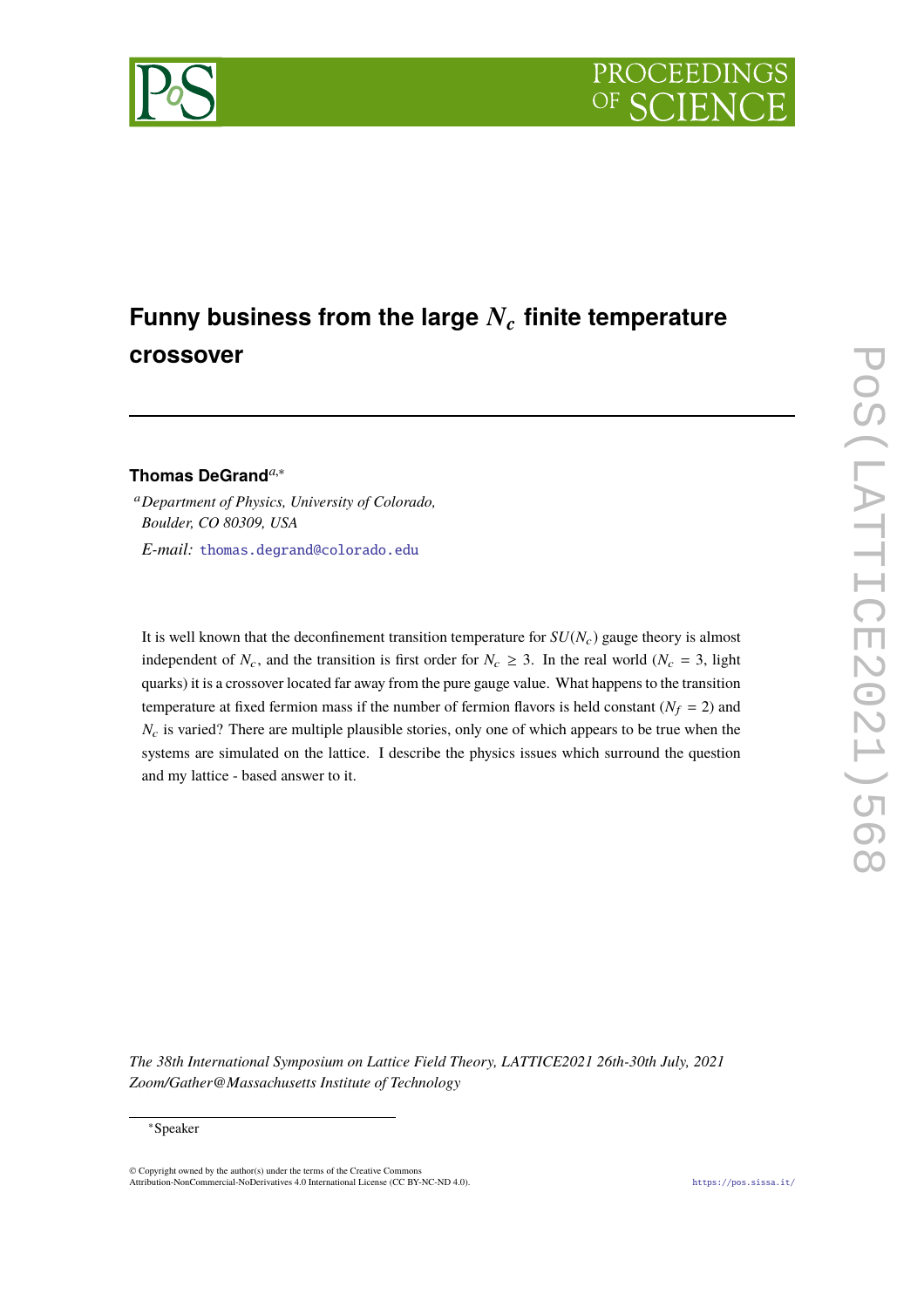The limit of QCD when the number of colors  $N_c$  becomes large is a theorist's playground for studying QCD  $[1-3]$ . It has a small lattice literature, checking its predictions for nonperturbative quantities such as masses and matrix elements. (See Refs. [\[4](#page-5-2)[–6\]](#page-5-3) for reviews.) In most cases with a lattice study, the lattice confirms its simple large  $N_c$  prediction.

Why study large  $N_c$  QCD with lattice methods? It's well known that QCD simplifies at large  $N_c$  (it basically becomes a theory of open strings). QCD also idealizes at large  $N_c$ : mesons are *qq* bound states, baryons are bound states of  $N_c$  quarks, and hadronic wave functions are presumed to become independent of  $N_c$  as shown by the  $N_c$  scaling of matrix elements. Most large  $N_c$ predictions are of nonperturbative quantities (even though they are often based on color counting for Feynman diagrams) and these predictions ought to be subjected to nonperturbative tests.

Large  $N_c$  lattice calculations are pretty straightforward: Simulate across  $N_c$  at fixed bare 't Hooft coupling  $\lambda = g^2 N_c$  or  $\beta \propto N_c^2$ . Discover that this fixes the lattice spacing to be nearly equal across  $N_c$ . Measure the same observables across  $N_c$ . Scale the observable appropriately (for example, decay constants scale as  $\sqrt{N_c}$ ) and observe curve collapse (again for example  $f_{PS}/\sqrt{N_c}$ versus quark mass).

(Disclaimer: often people use some gluonic observable like the string tension or flow parameter to match lattice spacings, rather than the bare coupling. The results are the same up to  $1/N_c$ corrections, which can be pushed from place to place by making different scale setting choices.)

Usually, there is a simple story for any observable at large  $N_c$ . But there is one observable which lacks a simple story – or – said better – there are at least three simple stories. That is the finite temperature crossover for QCD with a fixed number of flavors, as a function of the quark mass and  $N_c$ .

The first possibility comes from the naive large  $N_c$  expectation that gluonic degrees of freedom dominate fermionic ones in the large  $N_c$  limit. The pure gauge transition is first order for  $N_c \geq 3$ and the transition temperature is nearly independent of  $N_c$  [\[7](#page-5-4), [8](#page-5-5)]. As the fermion mass falls from infinity the transition becomes a crossover. Shouldn't the transition remain first order and at the same value as the pure gauge transition, with the end point pushing to ever smaller fermion mass as *N*<sup>c</sup> rises?

The second scenario assumes the physics of the transition is dominated by naive chiral symmetry breaking. QCD at all  $N_c$  has an  $SU(N_f) \times SU(N_f)$  symmetry which undergoes spontaneous symmetry breaking to  $SU(N_f)$ . The Pisarski - Wilczek analysis [\[9](#page-5-6)] approximates the Goldstone sector as a linear sigma model. For  $N_f = 2$  the system is expected to have a second order transition at zero fermion mass, with  $O(4)$  critical exponents. Second order transitions are unstable under perturbation, so the transition becomes a crossover away from  $m_q = 0$ . This should be true for any  $N_c$ .

The issue then is, how does the crossover temperature scale with  $N_c$ ? Linear sigma models contain one dimensionful parameter, the vacuum expectation value of the scalar field, and all dimensionful observables (the pseudoscalar decay constant  $f_{PS}$ , and the crossover temperature  $T_c$ itself) are proportional to it. We already know that  $f_{PS} \propto \sqrt{N_c}$ . Thus the naive prediction of the second scenario is  $T_c \propto \sqrt{N_c}$  [\[10](#page-5-7)].

The third scenario is older than QCD. Confining theories are expected to show an exponentially growing spectrum of resonances with mass, forming a Hagedorn spectrum [\[11](#page-5-8)]. The tower of resonances implies a limiting temperature  $T_0$  and this implies a crossover temperature  $T_c \sim T_0$  [\[12\]](#page-5-9).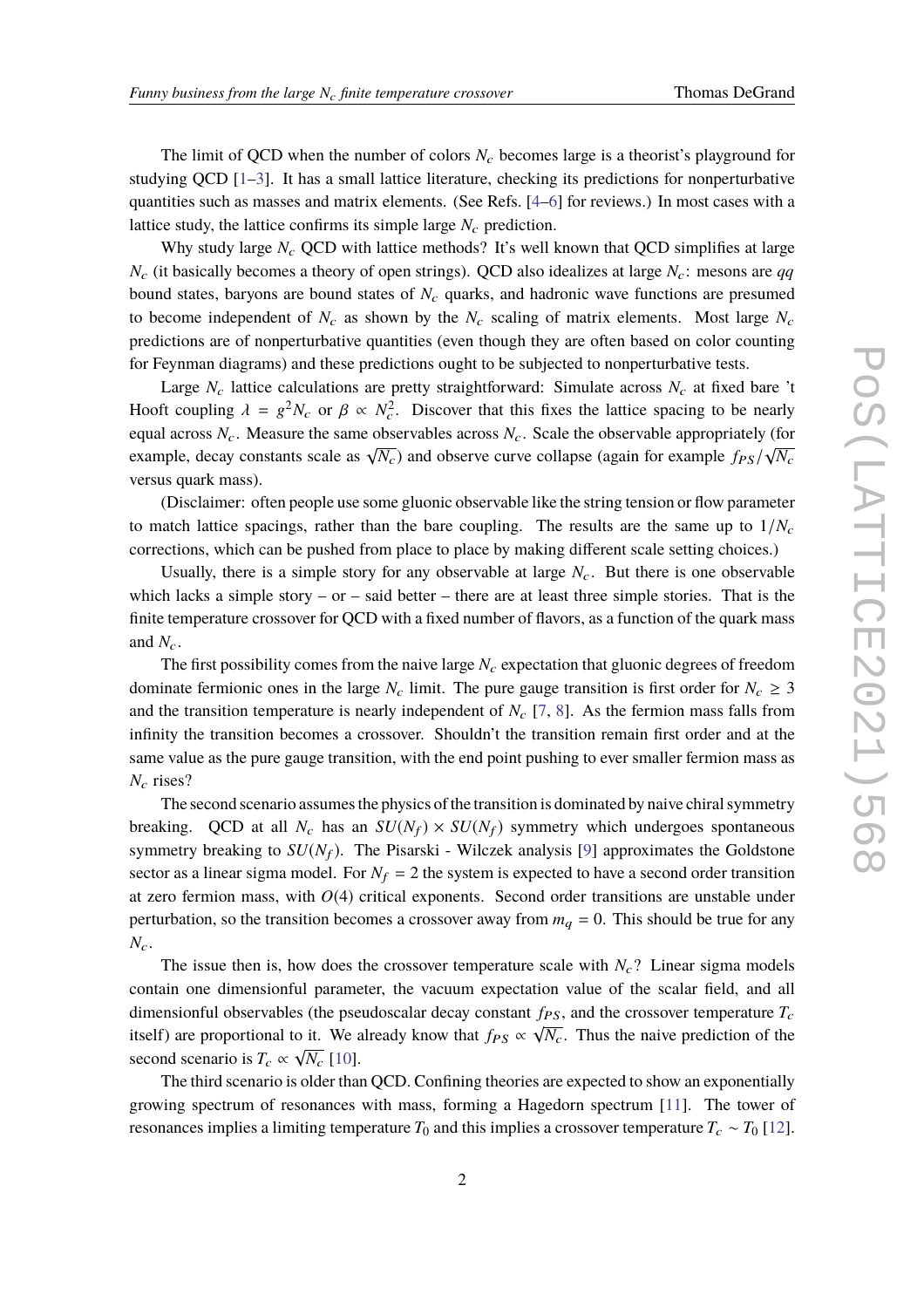In the real world, the Hagedorn temperature is about 160 MeV. The extension of the story for large  $N_c$  and nonzero  $N_f$  is that the spectrum of meson resonances is basically identical across  $N_c$ . If two theories have the same spectrum, then they ought to have the same critical properties. So the third prediction is that any  $N_c \neq 3$  with  $N_f = 2$  will qualitatively resemble  $N_c = 3$ ,  $N_f = 2$ . (Since large  $N_c$  with nonzero  $N_f$  is different from quenched QCD, which only has glueballs, its Hagedorn temperature is different.)

This year I finished a little large  $N_c$  study of  $N_f = 2$  QCD with  $N_c = 3$ , 4, and 5 with medium heavy fermions,  $(m_{PS}/m_V)^2 \sim 0.25-0.65$  [\[13\]](#page-5-10). The answer I found is that the third scenario is most correct: the three systems show nearly identical crossover behavior as a function of temperature.

All the technical details are in the paper, but in a few words, this is what I did. I used clover fermions. The chiral condensate for Wilson type fermions has a set of divergent  $1/a^n$  pieces, but the temperature dependent condensate is well defined [\[14,](#page-5-11) [15\]](#page-5-12)

$$
\langle \psi \psi \rangle_{sub} = \langle \psi \psi \rangle_T - \langle \psi \psi \rangle_{T=0}.
$$
 (1)

I measured

<span id="page-2-0"></span>
$$
\frac{3}{N_c}t_0^{3/2}\Sigma(T) = \frac{3}{N_c}t_0^{3/2} \times m_q(\Delta_{PP}(T) - \Delta_{PP}(T=0))
$$
\n(2)

where (explicitly showing the conversion from the lattice quantity computed from clover fermions to a continuum one)

$$
\Delta_{PP}(T) = \hat{\Delta}_{PP}(N_t)(1 - \frac{3\kappa}{4\kappa_c})^2. \tag{3}
$$

The lattice observable is

$$
\hat{\Delta}_{PP}(N_t) = \sum_{t=0}^{N_t} \sum_{x} \langle P(x,t)P(0,0) \rangle \tag{4}
$$

where  $P(x,t) = \psi(x,t)\gamma_5\psi(x,t)$  is the pseudoscalar current. The factor of  $t_0^{3/2}$  $t_0^{3/2}$  $t_0^{3/2}$  in Eq. 2 makes the observable dimensionless and the overall factor of  $3/N_c$  is included to show collapse to a common curve across  $N_c$  when the condensate scales proportional to  $N_c$  as expected by large  $N_c$  counting.

Two figures from the paper show the results: the condensate itself in Fig. [1](#page-3-0) and ∆Σ(*T*)/∆*<sup>T</sup>* in Fig. [2.](#page-4-0)

How dull can things be? There is a smooth crossover showing chiral restoration at the same temperature across  $N_c$ . The derivative in Fig. [2](#page-4-0) was my attempt to see something with a peak. There is a peak but it is very broad. The location of the crossover is intermediate between the pure gauge result of Refs. [\[7](#page-5-4), [8\]](#page-5-5) and *SU*(3) results at the physical point. There is no sign of anything first order.

So what can we make of this? There is no first order transition. Apparently, fermions are still sometimes important degrees of freedom at large  $N_c$ .

What about Pisarski - Wilczek? It's well known that pions in QCD are NOT described by a linear sigma model (see Gasser and Leutwyler, Ref. [\[16](#page-5-13)]). The linear sigma model is really only used to make statements about the critical properties of a system. This does not include the critical temperature, which is not universal. Only critical exponents are universal.

What about a connection with the spectrum? It's not possible to test for a Hagedorn spectrum directly (yet) for any  $N_c$ . (Perhaps one should be more modern and talk about the hadron resonance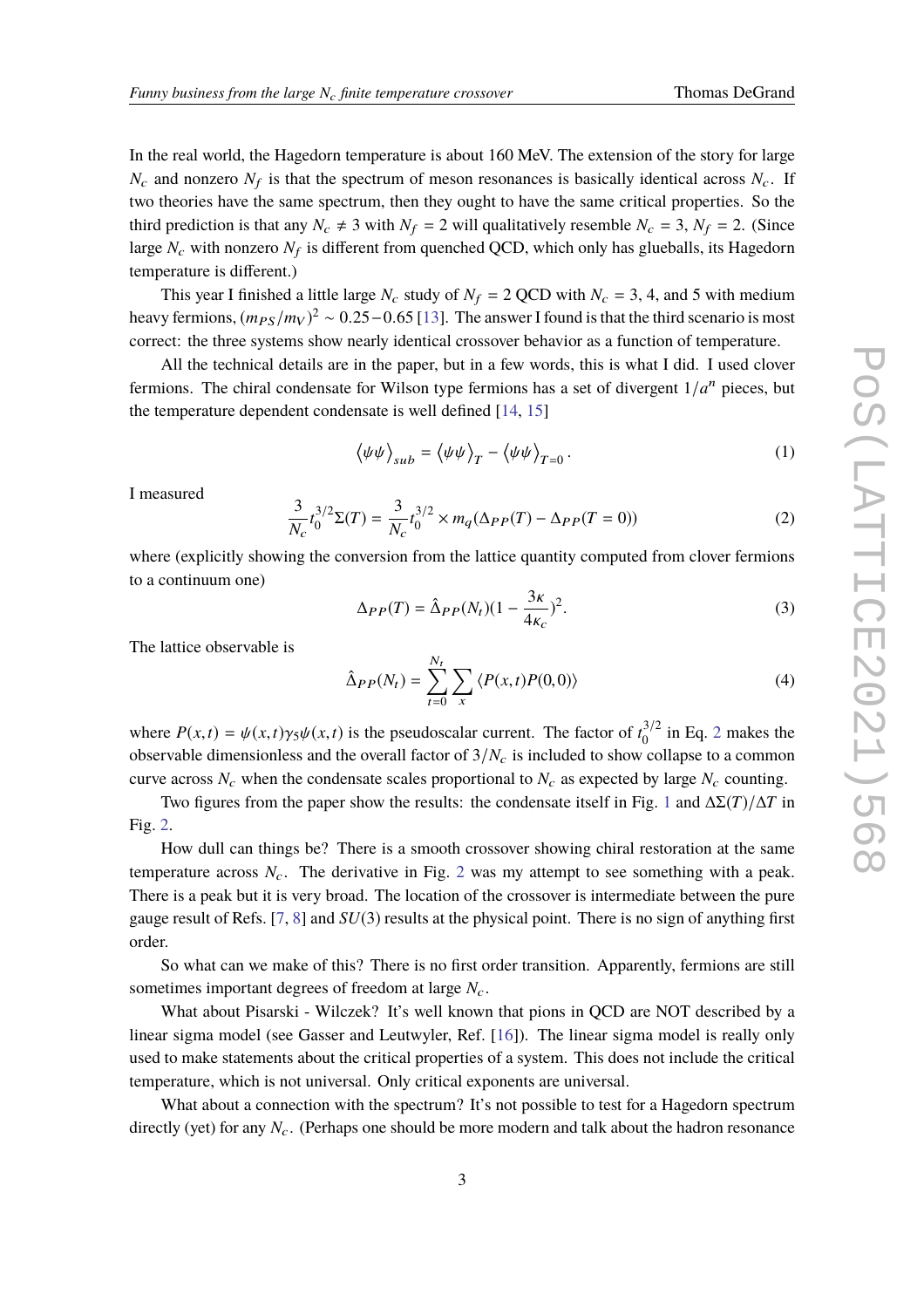<span id="page-3-0"></span>

**Figure 1:** The temperature dependent condensate, rescaled by  $3/N_c$ , as a function of temperature, in appropriate units of *t*<sub>0</sub>. Squares, octagons, and diamonds label  $N_c = 3$ , 4, and 5. (a)  $(m_{PS}/m_V)^2 \sim 0.63$ ; (b)  $(m_{PS}/m_V)^2 \sim 0.5$ ; (c)  $(m_{PS}/m_V)^2 \sim 0.25$ .

gas model – a sum over all the resonances in the Review of Particle Properties.) But basically all mesons created with an interpolating field  $\psi \Gamma \psi$  mesons (S-wave and P-wave mesons) are known to have an *N<sub>c</sub>*−independent spectrum. Furthermore, the scaling of the pseudoscalar decay constant *f*<sub>PS</sub>  $\propto \sqrt{N_c}$  means that the amplitude for pion scattering  $A(\pi \pi \to \pi \pi) \propto 1/N_c$ : pions (like other hadrons) don't interact at large  $N_c$ . In addition, large  $N_c$  scaling says that the vector meson decay constant  $f_V \sim \langle \gamma | \rho \rangle \propto \sqrt{N_c}$  and vector dominance says  $g_{\rho \pi \pi} \propto 1/\langle \gamma | \rho \rangle \propto 1/\sqrt{N_c}$ . (For a textbook discussion, see Ref. [\[17\]](#page-5-14), being careful with conventions defining  $f_V$ .) Again, hadrons don't interact at large  $N_c$ . So what else is left but the density of states?

There is a lattice test one could do: compare the trace anomaly  $(\epsilon - 3P)/T^4$  for  $T < T_c$  ( $\epsilon$  is the energy density,  $P$  is the pressure) to a hadron resonance gas model, or just compare one  $N_c$  to another. Results from all  $N_c$ 's should match.

Let's summarize: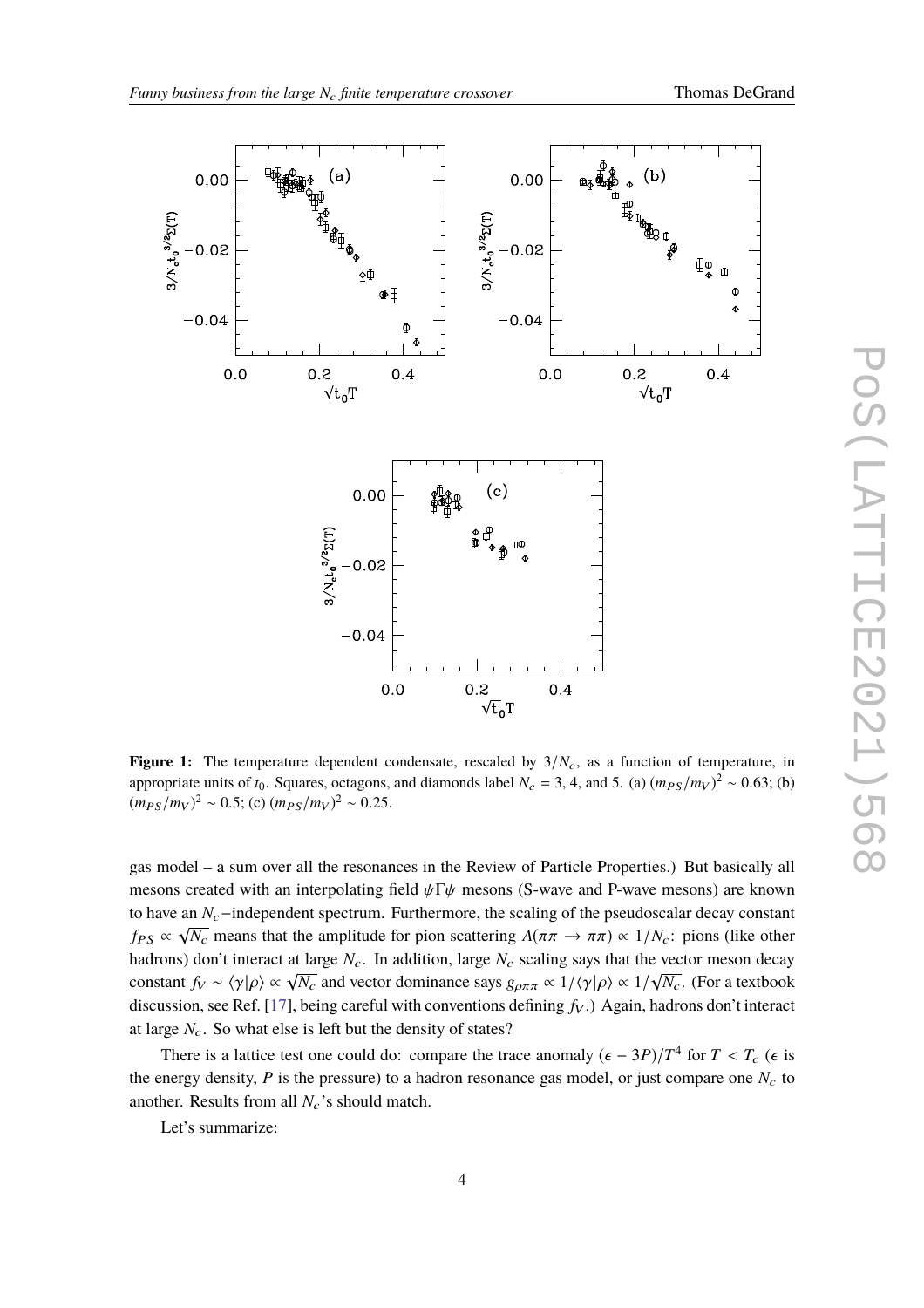<span id="page-4-0"></span>

**Figure 2:**  $\Delta \Sigma(T)/\Delta T$ , rescaled by 3/*N<sub>c</sub>*, as a function of temperature, in appropriate units of *t*<sub>0</sub>. Squares, octagons, and diamonds label  $N_c = 3$ , 4, and 5. (a)  $(m_{PS}/m_V)^2 \sim 0.63$ ; (b)  $(m_{PS}/m_V)^2 \sim 0.5$ ; (c)  $(m_{PS}/m_V)^2 \sim 0.25$ .

My numerics were not very high quality but the effect was so obvious, it didn't matter.

It might be interesting to do large  $N_c$  thermodynamics "right." This probably means using staggered fermions since the volume scaling for thermodynamics is so fierce. A lot of the continuum quark gluon plasma phenomenology is large *N<sub>c</sub>* based (AdS/CFT certainly is) and some predictions might be checked by going to large  $N_c$  on the lattice.

# **Acknowledgments**

I am grateful to Rob Pisarski for a conversation about large  $N_c$  expectations for QCD thermodynamics. My computer code is based on the publicly available package of the MILC collaboration [\[18\]](#page-5-15). The version I use was originally developed by Y. Shamir and B. Svetitsky. This material is based upon work supported by the U.S. Department of Energy, Office of Science, Office of High